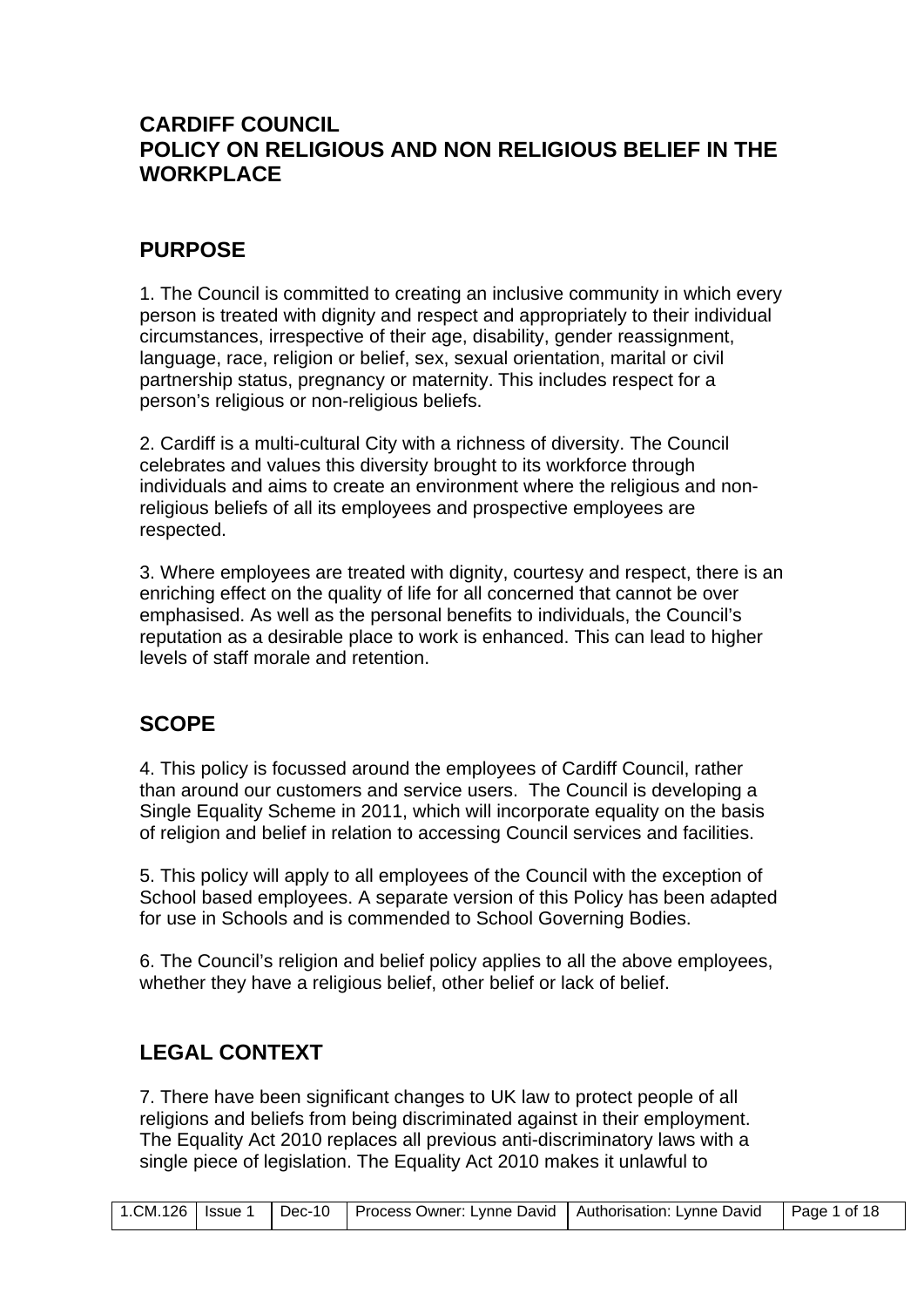discriminate against a person on the grounds of their actual or perceived religion, belief or non-belief in any aspect of employment, including: recruitment and selection, terms and conditions, promotions and transfers, pay, training, dismissals and employment references. It protects people with a religion, belief or non-belief against direct and indirect discrimination and discrimination because someone perceives them to have a particular religion or belief, even if they do not. It also protects people from being discriminated against because of the religion or belief of someone they associate with. It provides legal protection from harassment, harassment by a third party and victimisation.

8. The Equality Act 2010 makes it unlawful to discriminate on grounds of religion or belief:

- in the provision of goods, facilities and services
- in the disposal and management of premises
- in education
- in the exercise of public functions

9. Under the 'Occupational Requirement' provision in the Equality Act 2010, there is scope to recruit someone on the basis of their religion, belief or nonbelief if this can be proven to be an essential requirement of the role.

10. The Racial and Religious Hatred Act 2006 amends the Public Order Act 1986 and provides a new criminal offence of stirring up racial hatred against a person on racial or religious grounds. The offence applies to words or behaviour which are threatening and intended to stir up religious hatred.

11. The Human Rights Act 1998 gives legal effect in the UK to the fundamental rights and freedoms contained in the European Convention on Human Rights (ECHR). These rights include the right to respect for private and family life, freedom of thought, conscience and religion, freedom of expression and freedom of association. Under the Act there is also the responsibility to respect the rights of other people and not to exercise your rights in a way which is likely to prevent others from being able to exercise theirs.

12. The Council welcomes these statutory requirements, and aims to go beyond these requirements in positively promoting equality and diversity in both employment and service delivery. An individual's religion or belief will therefore be irrelevant to their gaining a job or promotion.

## **POLICY CONTEXT**

13. Since December 2006, the Council has provided access to a Prayer and Reflection Room at County Hall for employees of belief or non-belief to use to help express their spiritual needs.

| 1.CM.126   Issue 1   Dec-10   Process Owner: Lynne David   Authorisation: Lynne David   Page 2 of 18 |  |
|------------------------------------------------------------------------------------------------------|--|
|------------------------------------------------------------------------------------------------------|--|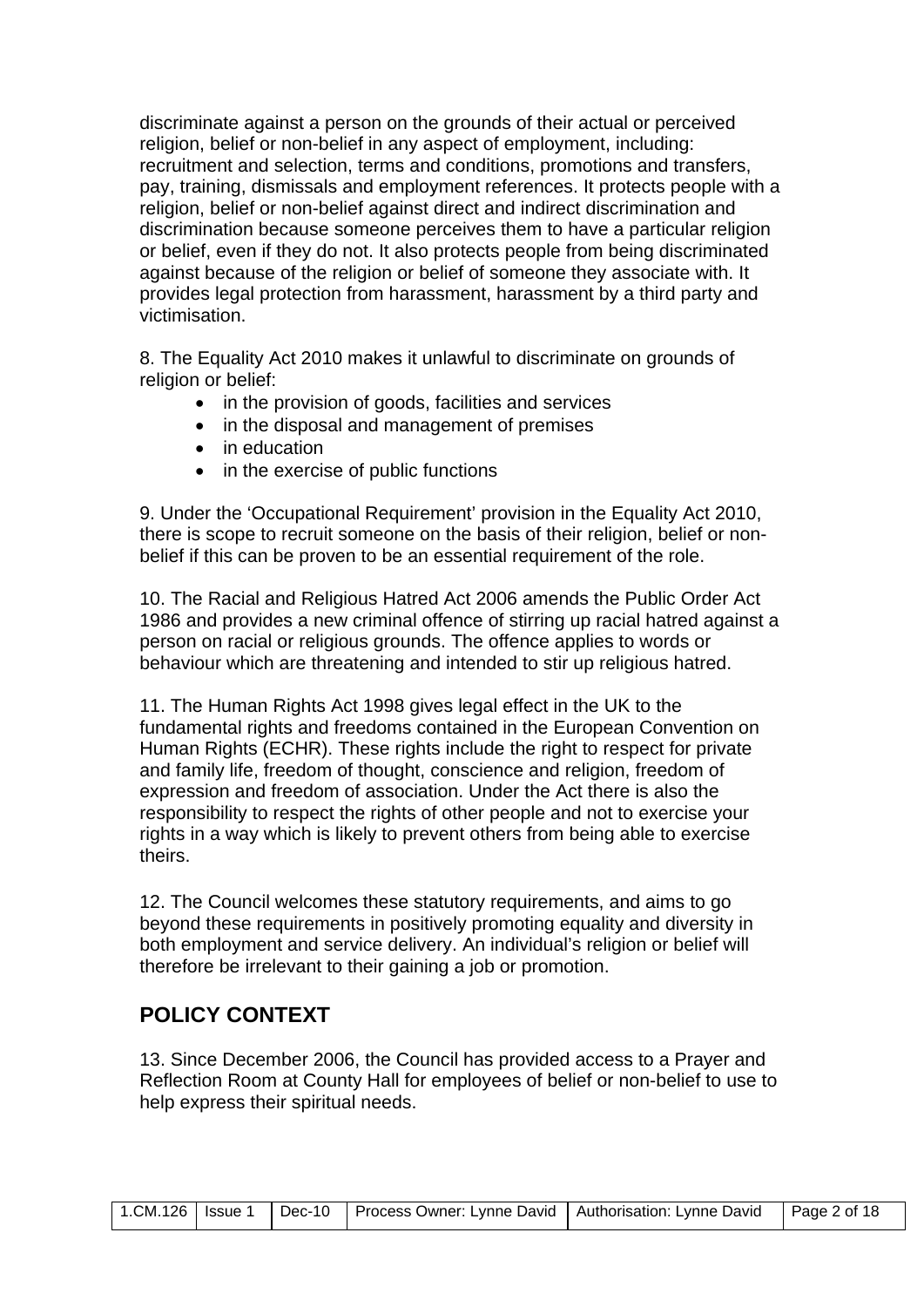14. The Council has access to an Employee Counseling Service, which provides a non-religious support service based on the principles of personcentred counseling.

15. Cardiff Council provides training for employees to raise awareness of the different religions and beliefs of staff members. Religion and belief is included in the County's Equality Awareness Courses and employees are also encouraged to participate in the Faith and Cultural Diversity Tour.

16. The Council is required to complete equality impact assessments for all policies including its Religion and Belief Policy. These will assess policies, practices or decisions to ensure that they do not impact upon people less favourably because of their religion, belief or non-belief.

17. Cardiff Council asks for details of the religion or belief of its employees to assess the needs of the workforce. However, employees do not have to give this information. The Council undertakes and publishes an annual equality monitoring report using research data from its Employee Survey and its employee database to identify and correct any potential patterns of exclusion or under-representation. Religion and belief is one of the fields that are monitored.

## **KEY PRINCIPLES**

18. For the purpose of this Policy, religion or other belief is defined as any religion, religious belief or similar philosophical belief that has a clear belief system or profound belief that affects the way of life or view of the world of the believer. Religion or belief will not include any philosophical or political belief unless the belief is similar to a religious belief. Accordingly strictly political or ideological beliefs (such as for example being an environmentalist or a member of a particular political party) will not fall under the definition.

19. This Policy aims to ensure that when managers and employees deal with other individuals of different religions and beliefs, they respect their freedom within the law to express their beliefs, learn to understand what they actually believe and value, respect religious observance commitments of colleagues, avoid imposing their own views on other people and let them express this in their own terms. However, employees cannot express religious beliefs about individuals if these beliefs are considered a breach of any of the Council's other policies. For example, it would not be acceptable for an employee to express their religious views about LGBT employees if these views are considered to be discriminatory and/or harassment and therefore a violation of the Council's Sexual Orientation Policy.

20. Through its Harassment Policy the Council is committed to providing a caring and supportive working environment, which is free from all forms of harassment, discrimination, bullying and intimidation. Therefore harassment or bullying on the grounds of someone's religion or belief or perceived religion or belief could lead to serious disciplinary action and will be dealt with under the Council's Harassment Policy and Procedure (1.CM.109). Discrimination

| 1.CM.126   Issue 1   Dec-10   Process Owner: Lynne David   Authorisation: Lynne David   Page 3 of 18 |  |  |  |  |  |  |
|------------------------------------------------------------------------------------------------------|--|--|--|--|--|--|
|------------------------------------------------------------------------------------------------------|--|--|--|--|--|--|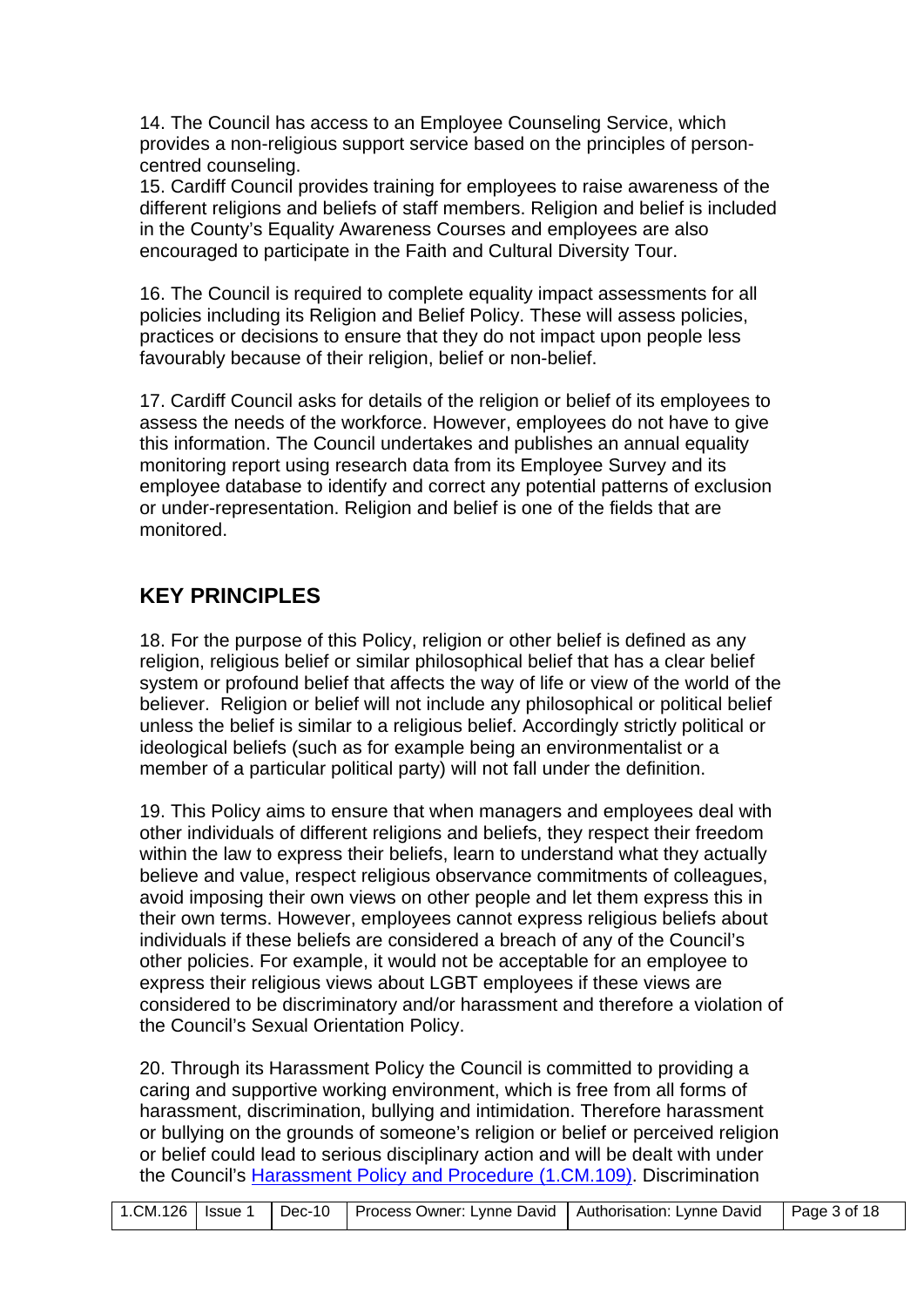by association is also unlawful (e.g. discrimination against an individual on the basis of the religion or belief of a person or persons with whom the individual associates).

21. Employees of the Council may request to take annual paid leave from their leave entitlement or other leave (flexi, time in lieu, unpaid) to participate in their religious celebrations, festivals or ceremonies. The normal procedure for requesting leave should be followed. Unpaid leave may be granted where an employee has already used up their leave entitlement. Such requests will normally be granted unless there is a genuine operational requirement and agreeing to grant annual leave would be a real detriment to other members of staff or to the department or service. Where an employee has good grounds to feel that leave has been refused unreasonably, he or she may raise the matter under the Grievance Procedure (1.CM.040).

22. Employees of the Council may also wish to observe the traditions of their religion and pray at certain times of the day. The Council and individual Service Areas will make reasonable effort to accommodate requests for facilities, such as a quiet room etc, subject to space and other constraints. With prior permission from the line manager, employees will be allowed flexibility during prayer days to pray. e.g. from an hours lunch period, 30 minutes of that lunch period can be divided into three 10 minute slots and taken during the day, or where appropriate, staff may key In and Out of the Flexitime Scheme. Employees should provide appropriate written notice to their respective line managers to request arrangements for prayer time, facilities etc.

23. If employees request extended leave at a particular time for the purposes of going on pilgrimage, the Chief Officer should sympathetically consider such a request and agree the request where it is reasonable and practical for the employee to be away from work and that they have sufficient annual leave in hand. If the extended leave exceeds the annual leave entitlement, the excess days may be approved as unpaid leave, subject to the request being reasonable and practicable.

24. A calendar of religious festivals will be made available to each Chief Officer and HR People Services and will be updated annually. Alternatively a Calendar of Religious Festivals can be accessed via the following website: **<http://www.bbc.co.uk/religion/tools/calendar/>**

25. Although the Council does not operate a formal dress code it expects its employees to dress appropriately for the work they are doing. However, it is important for employees to wear clothing consistent with their religion or belief. The only limitations to this are that Health and Safety requirements may mean that for certain tasks specific items of clothing need to be worn, or where there is a photographic ID policy. If such clothing produces a conflict with an individual's religion or belief, the issue will be sympathetically considered by the line manager, with the aim of finding a satisfactory compromise.

|--|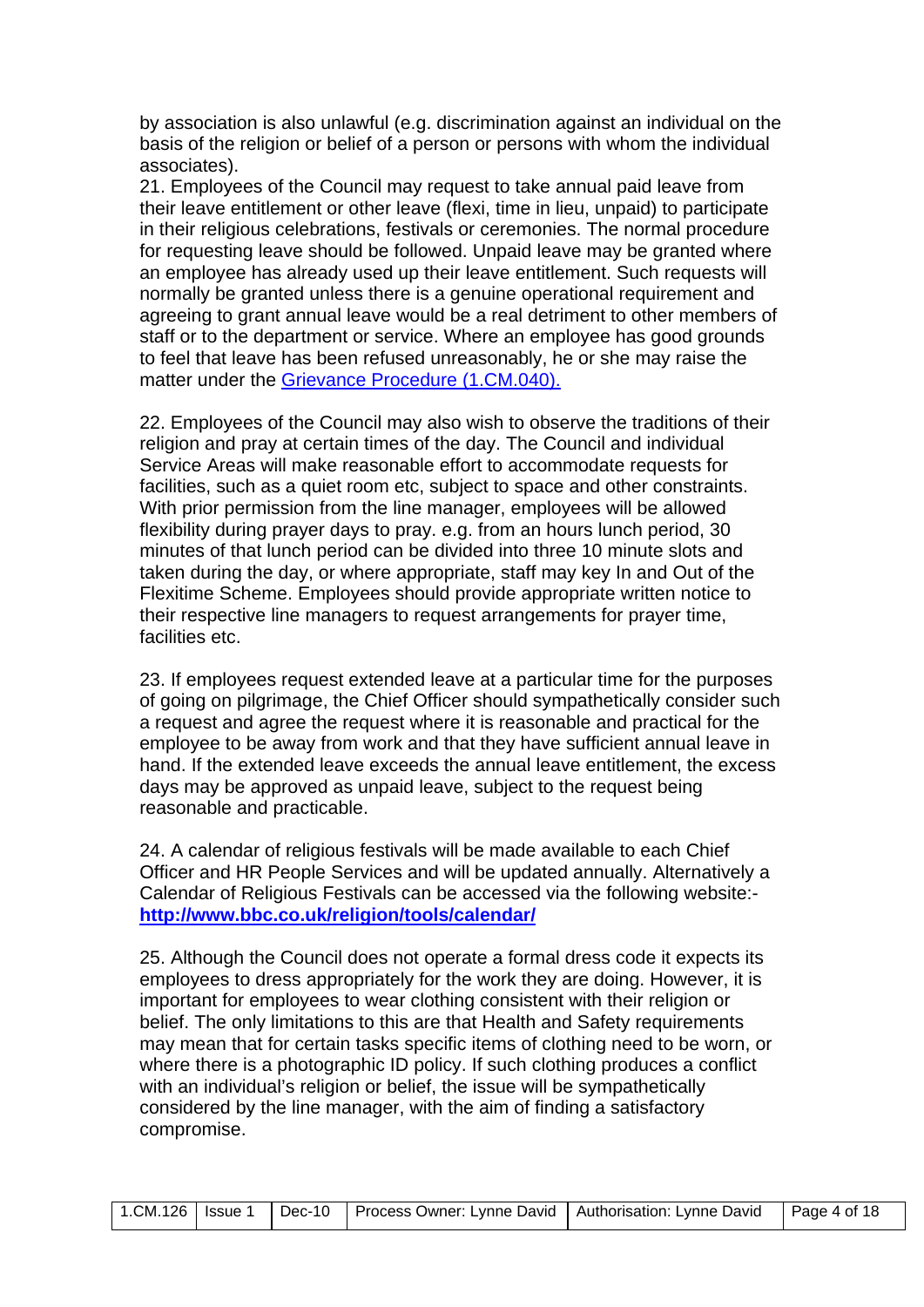26. Some religions or beliefs have specific dietary requirements. The Council will endeavour to meet the most common religious dietary requirements in response to the needs of employees, and as a minimum will provide a vegetarian alternative. In providing food for conferences/events etc, again a vegetarian option should be made available. These should be clearly labelled as such and be separate from other food items that contain meat and/or fish. Dependent on the type of event, it may also be appropriate to provide other options and give due respect to those present who may be fasting. There should always be water and soft drinks available for all catered events. Managers will ensure they are aware of these issues when booking venues and catering other than at Council venues.

27. Appendix A gives guidance on some of the most commonly practised religions and beliefs in Britain. They are listed in alphabetical order for ease of reference only. However, there are many more and this list should not be considered to be exhaustive. It should not be assumed that every member of a religious group practices their religion in the same way.

## **ROLES AND RESPONSIBILITIES**

28. Further advice and support for Managers and employees who require additional information on this policy can be obtained from:

i. Employees within HR People Services;

ii. Managers within the Service Area, or the Chief Officer;

iii. The employee's Service Area or specialist trade union representative;

iv. By referral to the appropriate external agencies for example:

The Interfaith Network 5-7 Tavistock Place, London WC1H 9SN Tel: (020) 7388 0008 **www.interfaith.org.uk** 

Equality and Human Rights Commission 3<sup>rd</sup> Floor 3 Callaghan Square **Cardiff** CF10 5BT Tel: (029) 2044 7710 **[www.equalityhumanrights.com/wales](http://www.equalityhumanrights.com/wales)**

Race Equality First The Friary Centre The Friary Cardiff CF10 3FA Tel: (029) 2022 4097

|  |  |  | 1.CM.126   Issue 1   Dec-10   Process Owner: Lynne David   Authorisation: Lynne David   Page 5 of 18 |  |  |
|--|--|--|------------------------------------------------------------------------------------------------------|--|--|
|--|--|--|------------------------------------------------------------------------------------------------------|--|--|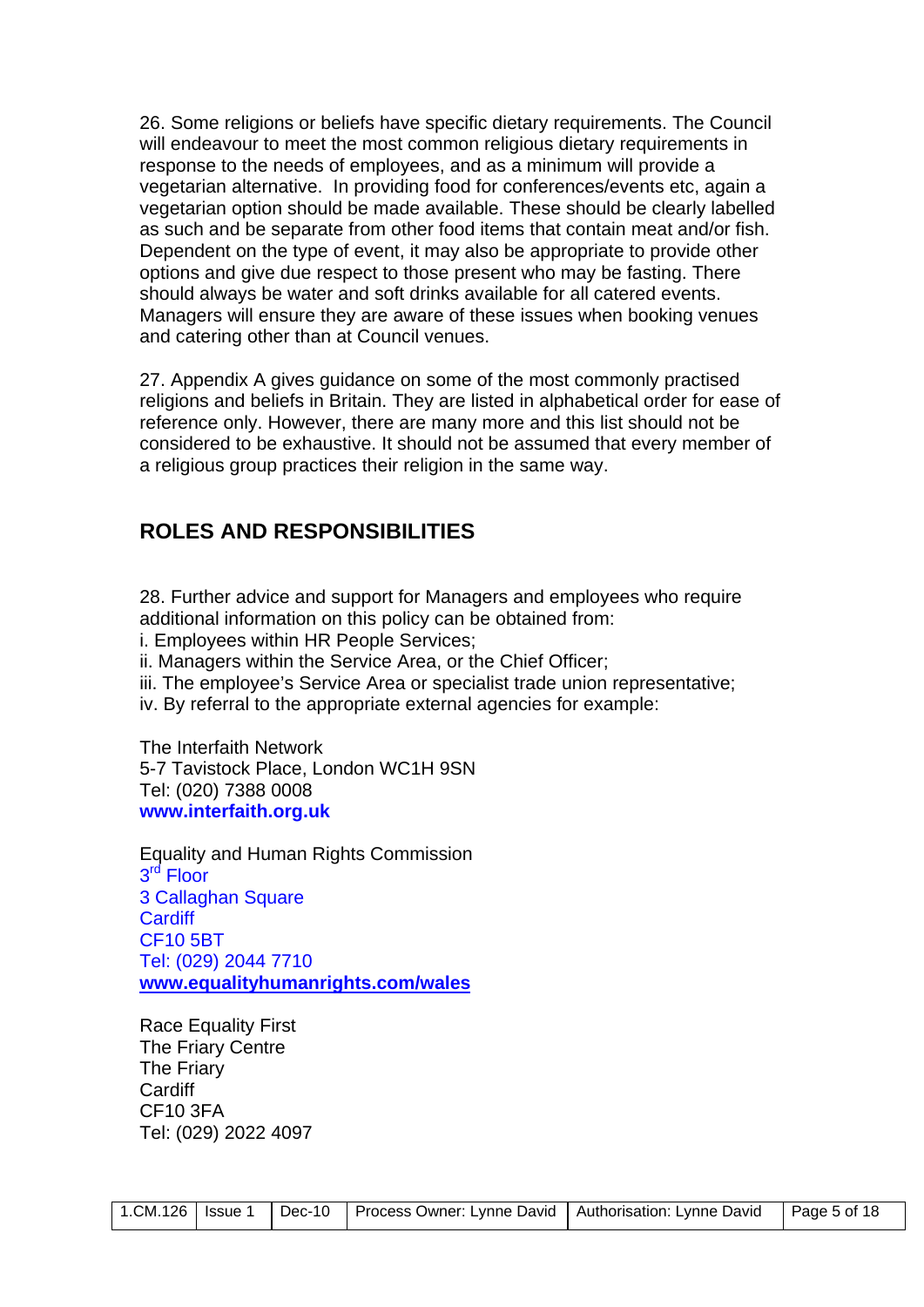29. This Policy will be monitored and reviewed in the light of 3 years operational experience, or sooner if the need arises.

## **RELATED POLICIES**

Strategic Equal Opportunities Policy Statement - 1.CM.042-E Sexual Orientation Policy - 1.CM.127 Harassment Policy & Procedure - 1.CM.109 Grievance Policy & Procedure – 1.CM.040 Discipline Policy & Procedure – 1.CM.035 Equality & Diversity Employee Handbook – 5.C.168

## **PHILIP LENZ CORPORATE CHIEF OFFICER (SHARED SERVICES)**

|  |  | 1.CM.126   Issue 1   Dec-10   Process Owner: Lynne David   Authorisation: Lynne David   Page 6 of 18 |  |  |
|--|--|------------------------------------------------------------------------------------------------------|--|--|
|--|--|------------------------------------------------------------------------------------------------------|--|--|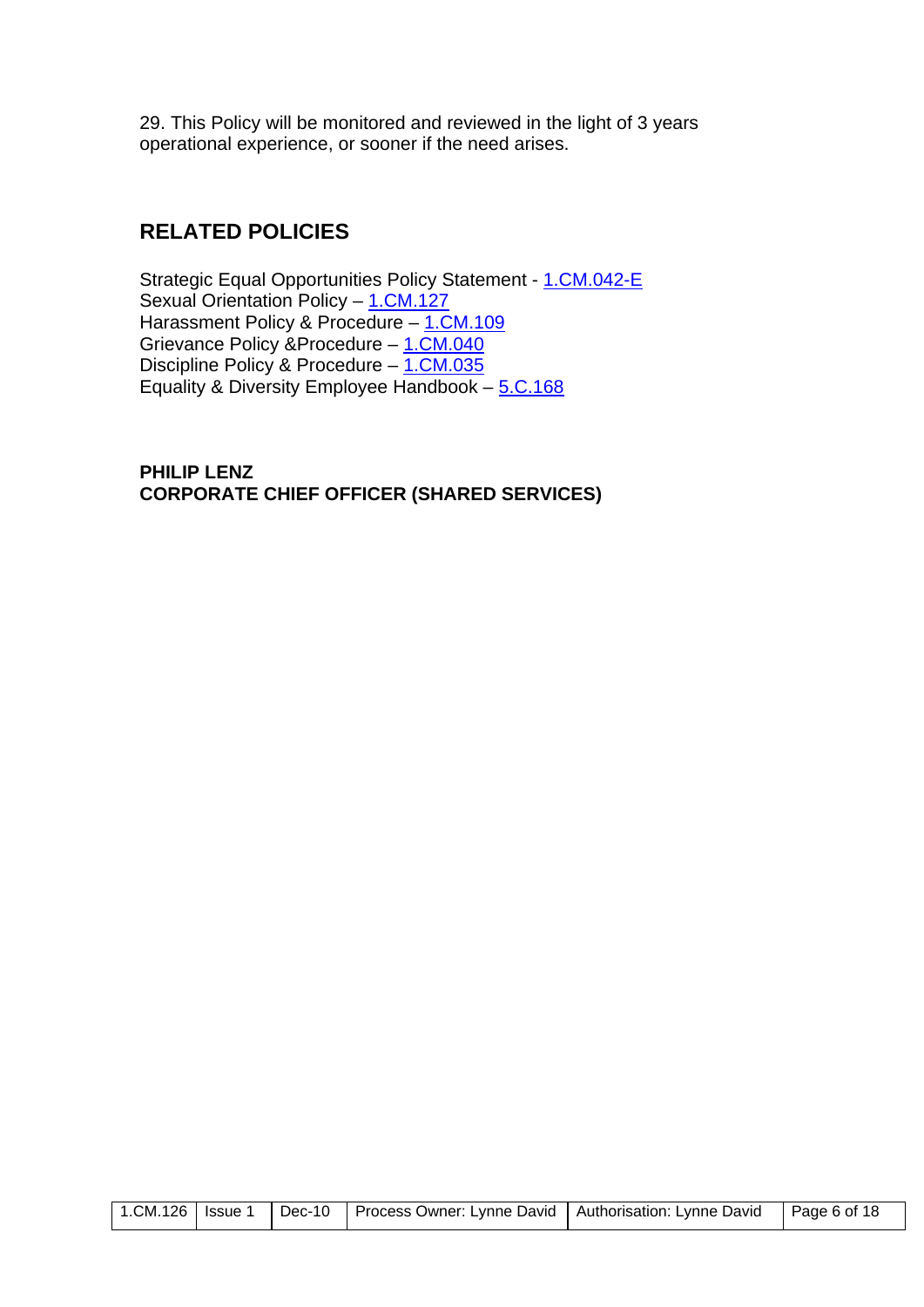## **Appendix A**

## **INFORMATION ON THE MORE WIDELY FOLLOWED RELIGIOUS AND NON-RELIGIOUS BELIEFS**

This information is developed from guidance provided to employers by ACAS in their publication "Putting the Employment Equality (Religion or Belief) Regulations 2003 into Practice".

From information found in the 2001 Census, the major religious beliefs followed in Cardiff are: Christianity, Islam, Hinduism, Buddhism, Judaism and Sikhism.

# **Agnosticism**

It is difficult to find useful statements on Agnosticism because agnostics do not tend to organise themselves into specific groups. William Crawly in his blog on the BBC comments:

"Confidently non-religious people describe themselves as "atheists"; the more tentative prefer the term "agnostic". Still others may describe themselves as "freethinkers". And with each of these terms of identification comes a different type of personality.

"Profiles of the Godless", [a new study,](http://www.centerforinquiry.net/uploads/attachments/Profiles_of_the_Godless_FI_AugSept_Vol_29_No_5_pps_41-45.pdf) has examined both the preferred labels and the personality types that tend to be connected with those labels. The study raises doubts about the "overly simplistic" claim that greater religiosity tends to produce greater personal happiness, and suggests that younger nonreligious people are becoming more confident in their secular beliefs.

## **Atheism**

Atheism is the absence of belief in any Gods or spiritual beings. The word Atheism comes from *a*, meaning without, and *theism* meaning belief in god or gods.

- Atheists don't use God to **[explain](http://www.bbc.co.uk/religion/religions/atheism/beliefs/reasons_6.shtml)** the existence of the universe.
- Atheists say that human beings can devise suitable moral codes to live by without the aid of Gods or scriptures.

People are atheist for many **[reasons](http://www.bbc.co.uk/religion/religions/atheism/beliefs/reasons_1.shtml)**, among them:

- They find **[insufficient evidence](http://www.bbc.co.uk/religion/religions/atheism/beliefs/reasons_2.shtml)** to support any religion.
- They think that religion is **[nonsensical.](http://www.bbc.co.uk/religion/religions/atheism/beliefs/reasons_7.shtml)**
- They once had a religion and have lost faith in it.

|  | 1.CM.126   Issue 1   Dec-10   Process Owner: Lynne David   Authorisation: Lynne David   Page 7 of 18 |  |
|--|------------------------------------------------------------------------------------------------------|--|
|  |                                                                                                      |  |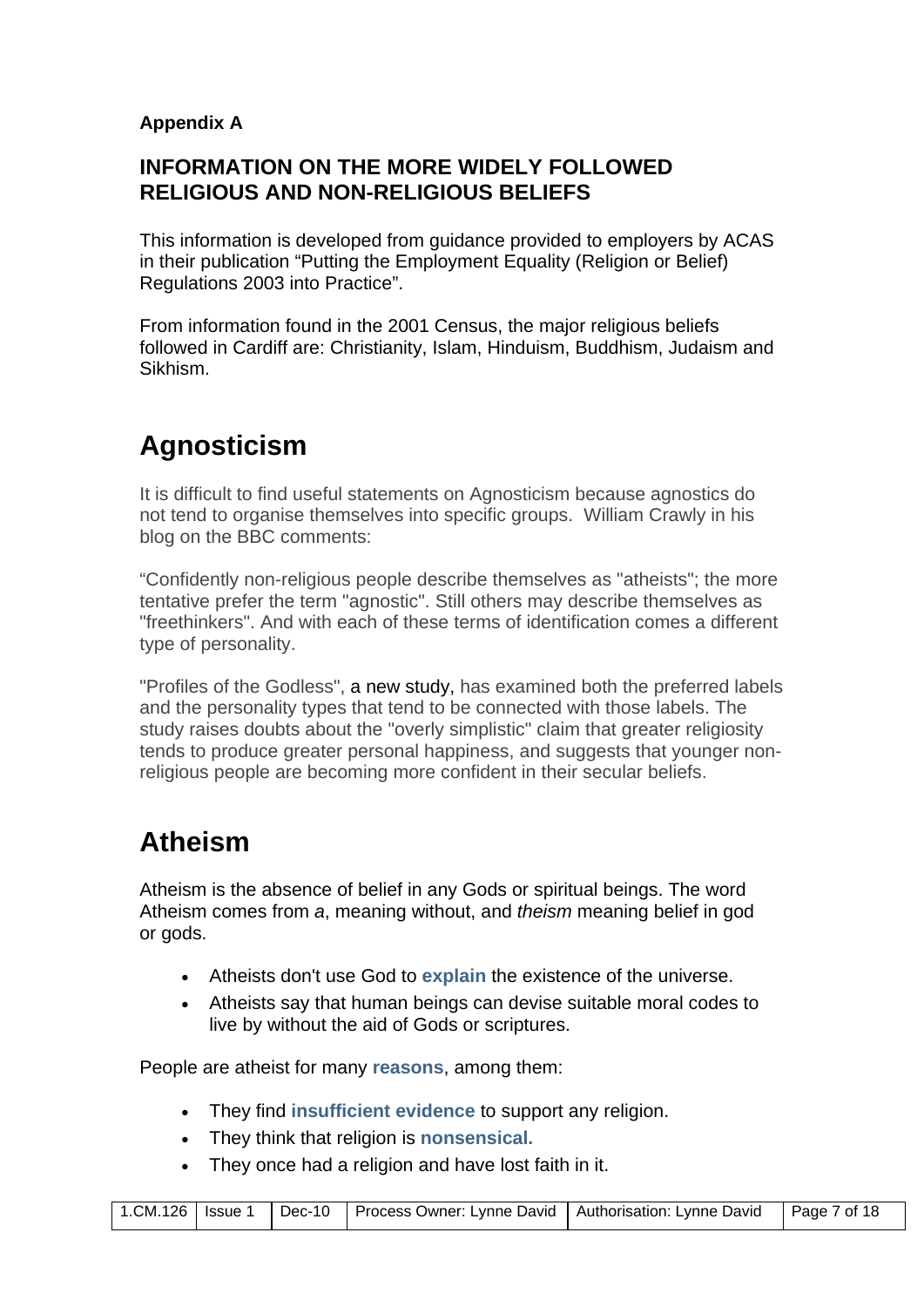- They live in a non-religious culture.
- Religion doesn't interest them.
- Religion doesn't seem relevant to their lives.
- Religions seem to have done a lot of **[harm](http://www.bbc.co.uk/religion/religions/atheism/beliefs/reasons_5.shtml)** in the world.
- The world is such a bad place that there can't be a God.

Atheists are as moral (or immoral) as religious people.

In practical terms atheists often follow the same moral code as religious people, but they arrive at the decision of what is good or bad without any help from the idea of God.

Atheists find their own answers to the question of what it means to be human. This discussion looks at the question from both theological and ethical viewpoints.

# **Baha'I**

Baha'is should say one of three obligatory prayers during the day. Prayers need to be recited in a quiet place where the Baha'i will wish to face the Qiblih (the Shrine of Baha'u'llah, near Akka, Israel), which is in a south-easterly direction from the UK. Two of the prayers require movement and prostrations. Baha'is are required to wash their hands and face before prayers but can use a regular washroom facility for this purpose.

## **Festivals:**

Baha'i festivals take place from sunset to sunset and followers may wish to leave work early in order to be home for sunset on the day prior to the festival date. Baha'is will wish to refrain from working on the key festival dates. The Baha'i Fast 2 March – 20 March – Baha'is refrain from eating or drinking from sunrise to sunset during this period. Baha'is working evening or night shifts will appreciate the opportunity to prepare food at sundown. There are exemptions from fasting for sickness, pregnancy, travelling and strenuous physical work.

Naw-Ruz (Baha'i New Year) 21 March

Ridvan 21 April – 2 May – Ridvan is the most important of the Baha'i festivals and includes 3 holy days on which Baha'is would wish to refrain from working. They are:

1st Day of Ridvan 21 April 9th Day of Ridvan 29 April 12th Day of Ridvan 2 May Declaration of the Bab 23 May Ascension of the Baha'u'llah 29 May Martyrdom of the Bab 9 July Birth of the Bab 20 October Birth of Baha'u'llah 12 November

|  |  |  | 1.CM.126   Issue 1   Dec-10   Process Owner: Lynne David   Authorisation: Lynne David   Page 8 of 18 |  |  |
|--|--|--|------------------------------------------------------------------------------------------------------|--|--|
|--|--|--|------------------------------------------------------------------------------------------------------|--|--|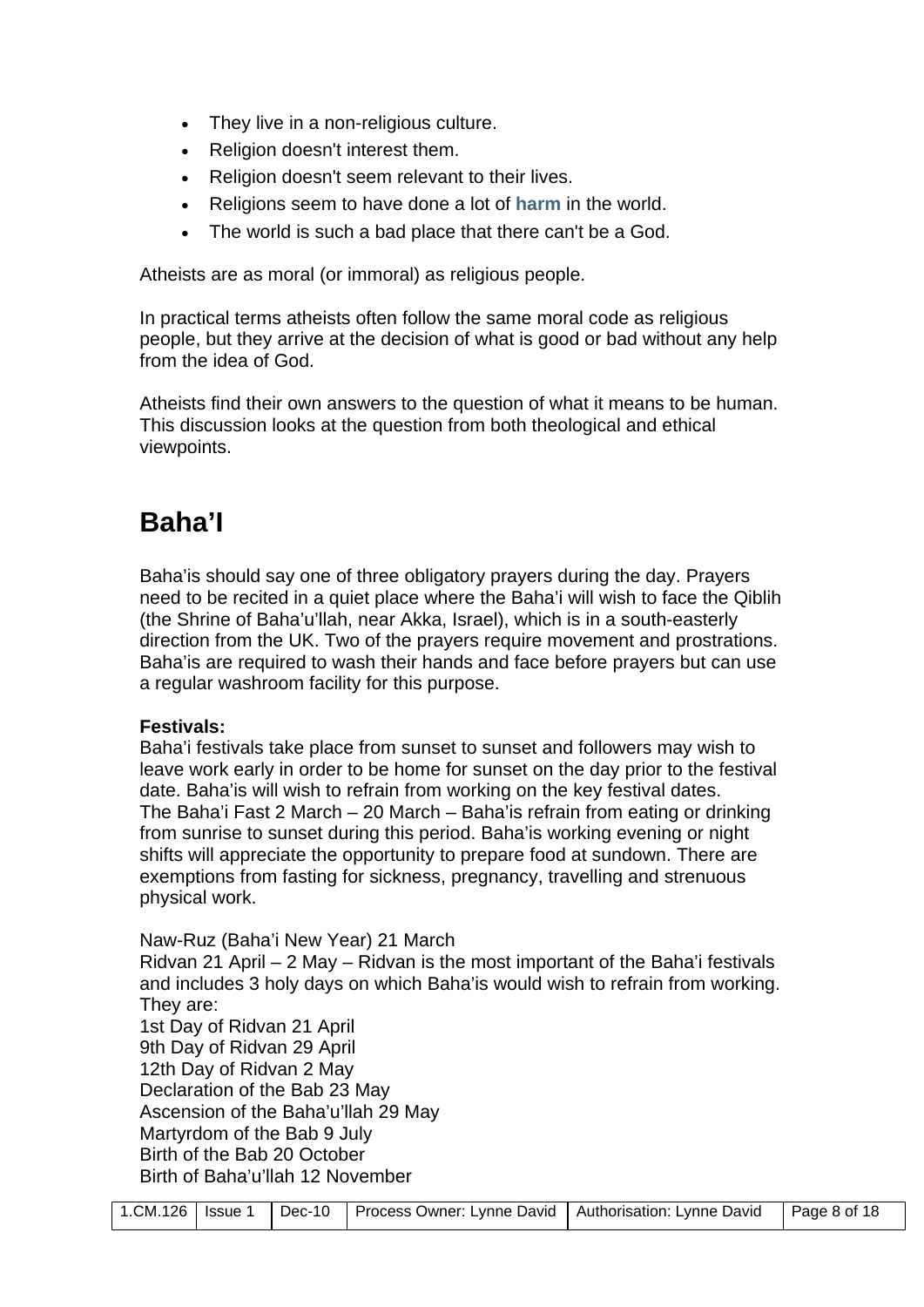## **Food:**

As a matter of principal most Baha'is do not take alcohol. Otherwise there are no dietary restrictions.

## **Bereavement:**

Burial should take place as soon as possible after legal formalities and funeral arrangements can be put in hand. The body should be transported no more than one hour's journey from the place where the person died, so funerals take place relatively close to the place of death. The usual arrangements for compassionate leave should generally suffice. Baha'is have no specific period of mourning.

# **Buddhism**

## **Festivals:**

There are a number of different traditions in Buddhism arising from different cultural and ethnic backgrounds. Different traditions will celebrate different festivals. Some Buddhist traditions do not celebrate any festivals. Buddhist members of staff should be asked which festivals are important to them. Festivals follow the lunar calendar and will therefore not take place on the same day each year.

Saindran Memorial Day January Parinirvana February Magha Puja Day February/March Honen Memorial Day March Buddha Day (Vesak or Visakah Puja) May The Ploughing Festival May Buddhist New Year Varies according to tradition Asalha Puja Day (Dhamma Day) July Ulambana (Ancestor Day) July Abhidhamma Day October Kathina Day October The Elephant Festival November Loy Krathorg December Bodhi Day December Uposatha weekly on the lunar quarter day Avalokitesvara's Birthday

## **Food:**

Most Buddhists are vegetarian reflecting their adherence to the precept of non-harm to self and others. Many would not want to prepare or serve meat for others. Buddhists upholding the precept to avoid intoxication may not wish to drink alcohol, or serve it.

## **Clothing:**

Many Buddhists would prefer to wear clothing which reflects their adherence to non-harm eg not wearing leather clothing and leather shoes.

|  |  |  | 1.CM.126   Issue 1   Dec-10   Process Owner: Lynne David   Authorisation: Lynne David   Page 9 of 18 |  |  |
|--|--|--|------------------------------------------------------------------------------------------------------|--|--|
|--|--|--|------------------------------------------------------------------------------------------------------|--|--|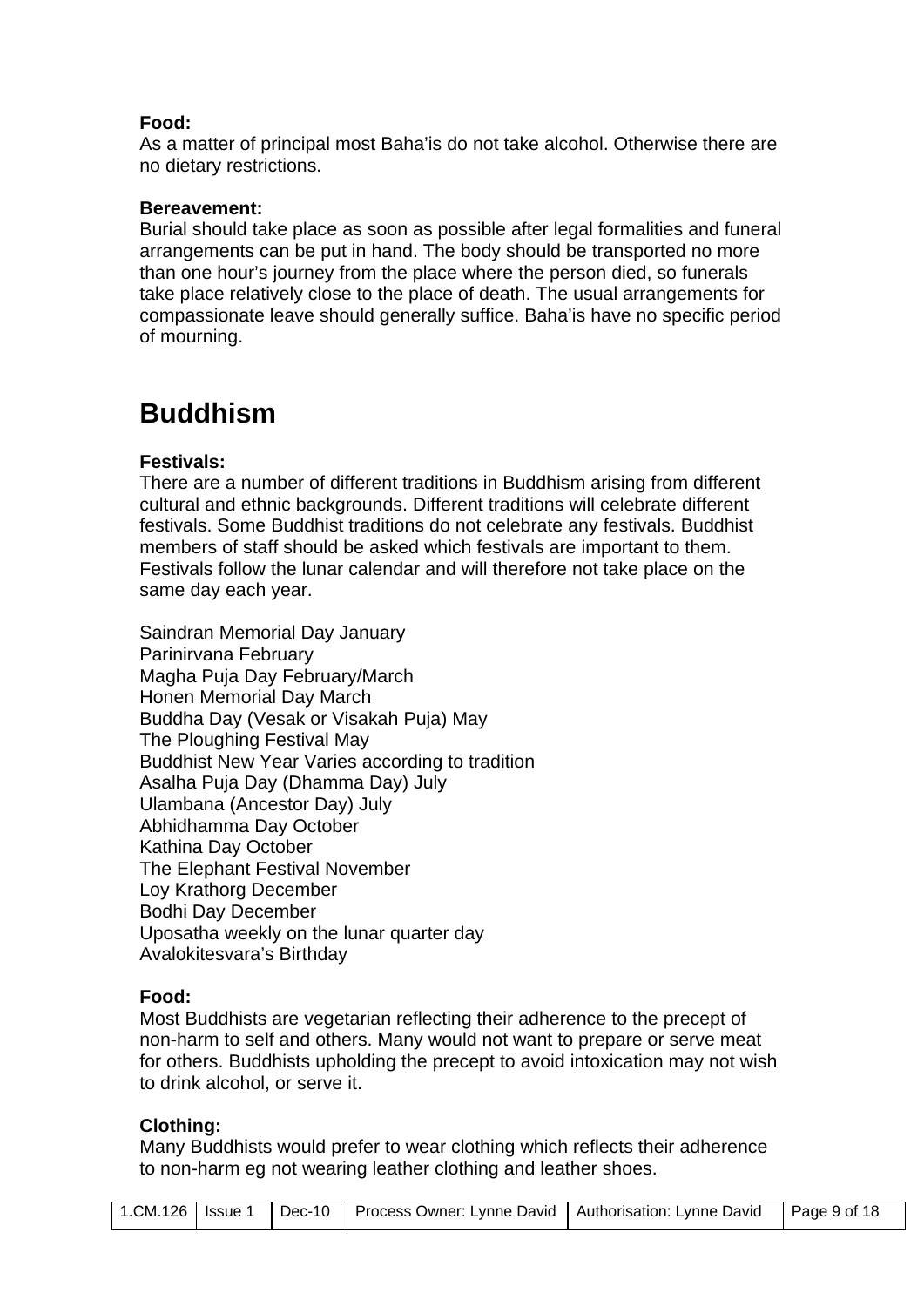# **Christianity**

There are a wide variety of Christian Churches and organisations all of which have their own specific needs, rituals and observations.

## **Festivals:**

Christmas Day December 25th Ash Wednesday Feb/March (date set by lunar calendar) This is a day of fasting/abstinence for many Christians. Maundy Thursday March/April (date set by lunar calendar) Good Friday March/April (date set by lunar calendar) Easter Sunday March/April (date set by lunar calendar) All Saints Day 1 November Christmas Eve 24 December In addition there are a number of 'holy days of obligation' when Christians may wish to attend a church service and request a late start to the working day, or early finish in order that they can attend their local church. Many practicing Christians will wish to attend their Church on Sundays throughout the year.

## **Food:**

Some Christians avoid alcohol.

## **Clothing:**

Some Christian churches forbid the use of cosmetics and require their female members to dress particularly modestly.

## **Bereavement:**

No special requirements beyond normal compassionate leave.

# **Hinduism**

## **Festivals:**

Hinduism is a diverse religion and not all Hindus will celebrate the same festivals.

Makar Sakranti January 14th Maha Shiva Ratri February Holi March Ramnavami April Rakshabandham August Janmashtami August Ganesh Chaturthi August/September Navaratri September/October Dushera (aka Vijayadashmi) September/October Karava Chauth October Diwali Late October/Early November New Year Late October/Early November

|  |  |  | 1.CM.126   Issue 1   Dec-10   Process Owner: Lynne David   Authorisation: Lynne David   Page 10 of 18 |  |  |
|--|--|--|-------------------------------------------------------------------------------------------------------|--|--|
|--|--|--|-------------------------------------------------------------------------------------------------------|--|--|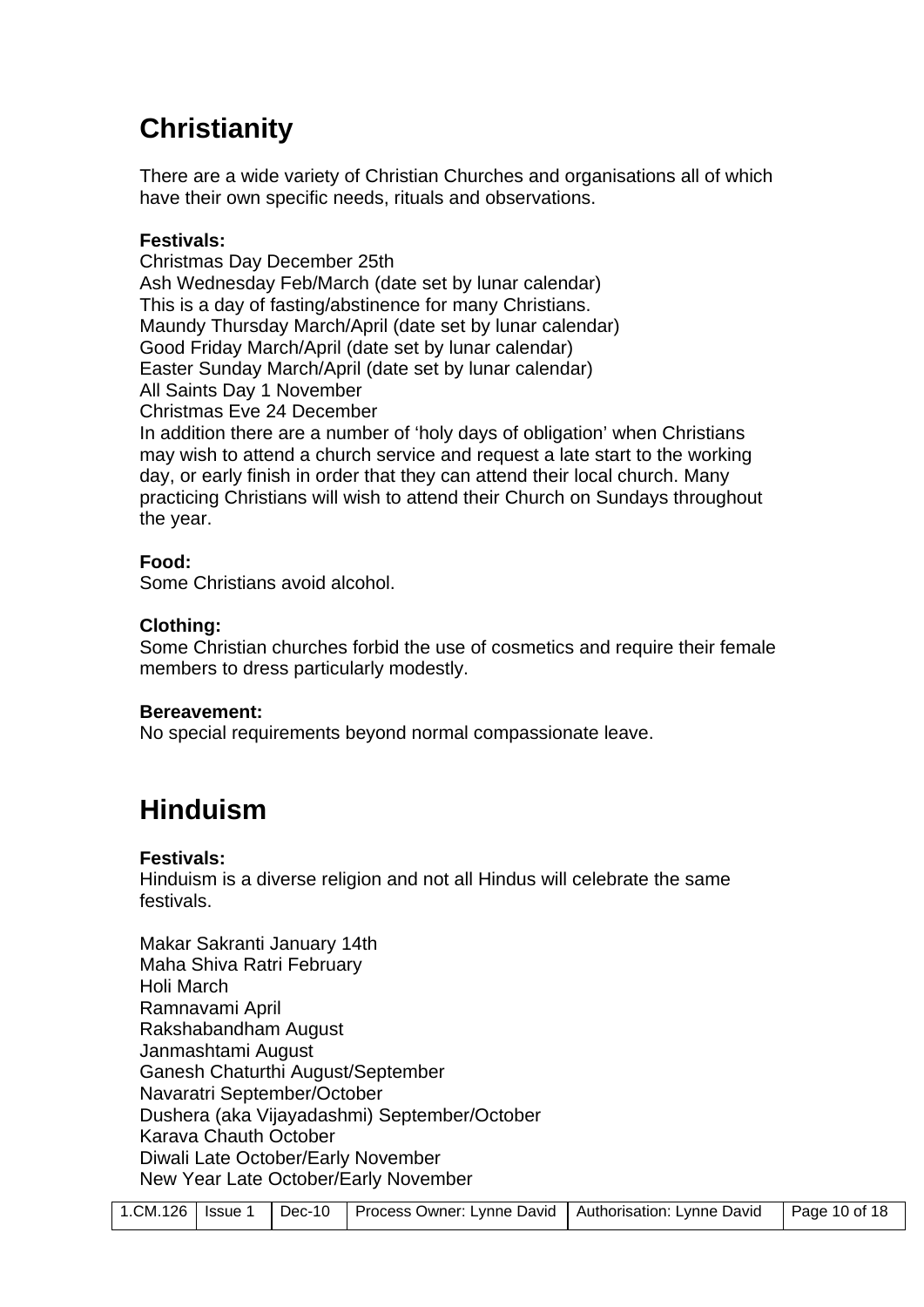There are a number of occasions through the year when some Hindus fast.

#### **Clothing:**

Hindu women will often wear a *bindi* which is a red spot worn on the forehead and denotes that she is of the Hindu faith. In addition, many married Hindu women wear a necklace (*mangal sutra*) which is placed around their necks during the marriage ceremony and is in addition to a wedding ring. A few Orthodox Hindu men wear a small tuft of hair (*shikha*) similar to a ponytail but this is often hidden beneath the remaining hair. Some Orthodox Hindu men also wear a clay marking on their foreheads known as a *tilak.*

#### **Food:**

Most Hindus are vegetarian and will not eat meat, fish or eggs. None eat beef.

#### **Bereavement:**

Following cremation, close relatives of the deceased will observe a 13 day mourning period during which they will wish to remain at home. The closest male relatives may take the ashes of the deceased to the Ganges, in India. They may therefore request extended leave. Close male relatives of the deceased may shave their heads as a mark of respect.

## **Humanism**

Humanism is an approach to life based on reason and our common humanity, recognising that moral values are properly founded on human nature and experience alone. *Robert Ashby* 

While atheism is merely the absence of belief, humanism is a positive attitude to the world, centred on human experience, thought, and hopes.

The British Humanist Association and The International Humanist and Ethical Union use similar emblems showing a stylised human figure reaching out to achieve its full potential.

Humanists believe that human experience and rational thinking provide the only source of both knowledge and a moral code to live by.

They reject the idea of knowledge 'revealed' to human beings by gods, or in special books.

Humanism is a democratic and ethical life stance, which affirms that human beings have the right and responsibility to give meaning and shape to their own lives.

It stands for the building of a more humane society through an ethic based on human and other natural values in the spirit of reason and free inquiry through human capabilities. It is not theistic, and it does not accept supernatural views of reality.

*International Humanist and Ethical Union* 

| 1.CM.126   Issue 1   Dec-10   Process Owner: Lynne David   Authorisation: Lynne David   Page 11 of 18 |
|-------------------------------------------------------------------------------------------------------|
|-------------------------------------------------------------------------------------------------------|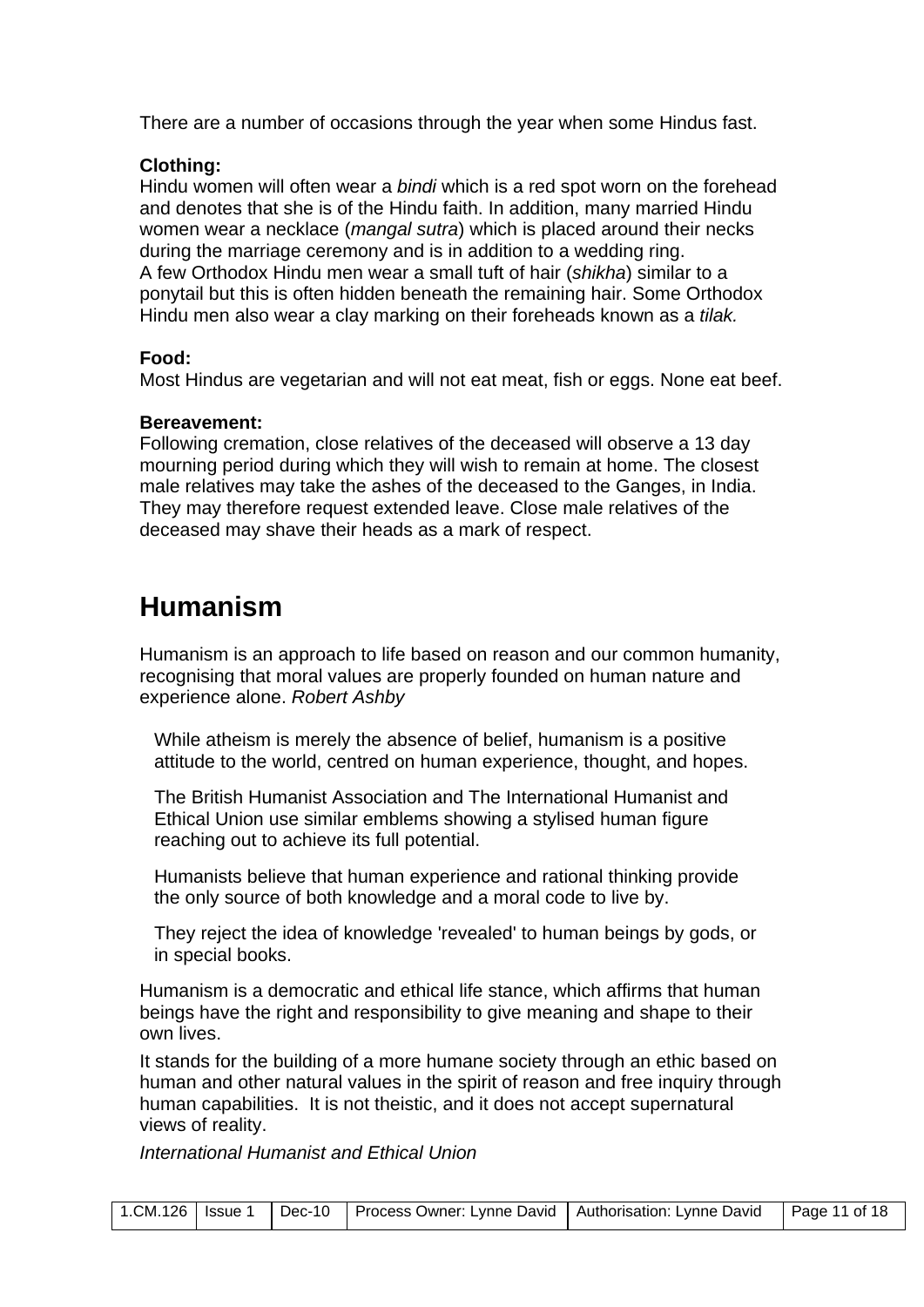## **Humanist Ideas**

Most humanists would agree with the ideas below:

- There are no supernatural beings.
- The material universe is the only thing that exists.
- Science provides the only reliable source of knowledge about this universe.
- We only live this life there is no after-life, and no such thing as reincarnation.
- Human beings can live ethical and fulfilling lives without religious beliefs.
- Human beings derive their moral code from the lessons of history, personal experience, and thought.

# **Islam (Muslims)**

Observant Muslims are required to pray five times a day. Each prayer time takes about 15 minutes and can take place anywhere clean and quiet. Prayer times are:-

At dawn (Fajr)

At mid-day (Zuhr) in Winter sometime between 1200-1300hrs and in Summer between 1300 – 1600hrs.

Late Afternoon (Asr) in Winter 1430-1530

After Sunset (Maghrib)

Late Evening (Isha)

Friday mid-day prayers are particularly important to Muslims and may take a little longer than other prayer times. Friday prayers must be said in congregation and may require Muslims to travel to the nearest mosque or prayer gathering.

Before prayers, observant Muslims undertake a ritual act of purification. This involves the use of running water to wash hands, face, mouth, nose, arms up to the elbows and feet up to the ankles, although often the washing of the feet will be performed symbolically.

## **Festivals:**

The dates of festivals are reliant on a sighting of the new moon and will therefore vary from year to year. Whilst approximate dates will be known well in advance, it is not always possible to give a definitive date until much nearer to the time. Ramadan, which takes place in the 9th month of the Muslim lunar calendar, is a particularly significant time for Muslims. Fasting is required between dawn and sunset.

Most Muslims will attend work in the normal way but in the winter they may wish to break fast with other Muslims at sunset. This could be seen as a delayed lunch break. For those working evening or night shifts, the opportunity to heat food at sunset and/or sunrise will be appreciated.

| 1.CM.126   Issue 1   Dec-10   Process Owner: Lynne David   Authorisation: Lynne David   Page 12 of 18 |  |  |  |  |  |  |
|-------------------------------------------------------------------------------------------------------|--|--|--|--|--|--|
|-------------------------------------------------------------------------------------------------------|--|--|--|--|--|--|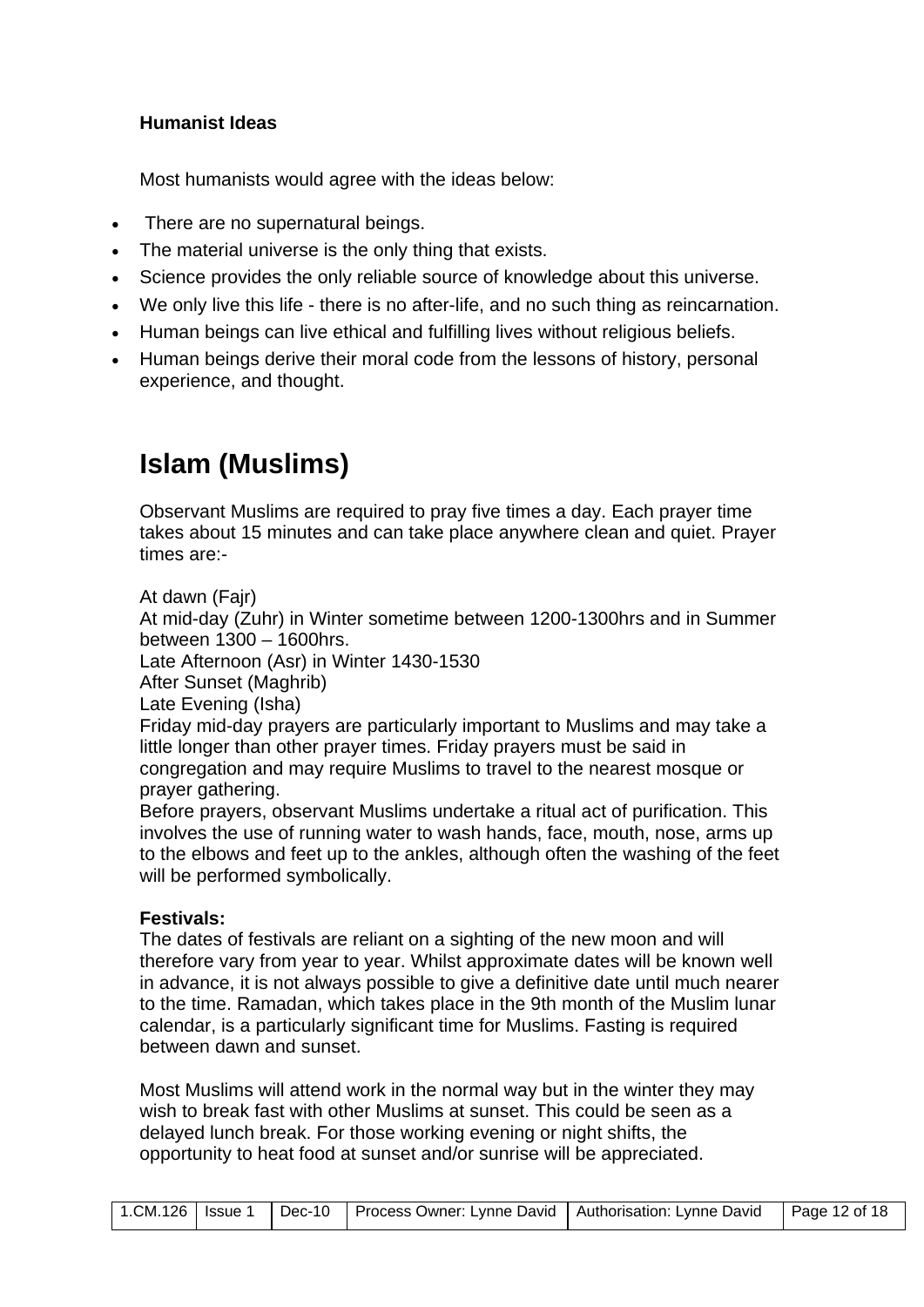Eid Al-Fitr – 3 days to mark the end of Ramadan – most Muslims will only seek annual leave for the first of the three days.

Eid al-Adha takes place 2 months and 10 days after Eid Al-Fitr and is a 3 day festival.

Again, most Muslims will usually only seek leave for the first of the three days. All Muslims are required to make a pilgrimage to Mecca once in their lifetime. Muslims may therefore seek one extended leave period in which to make such a pilgrimage.

## **Clothing:**

Muslims cover their bodies as a symbol of decency but for many this is a matter of individual choice rather than a requirement. Some men may therefore be unwilling to wear shorts. Some women may wish to cover their face and whole body, except their hands and feet.

## **Food:**

Muslims are forbidden to eat any food which is derived from the pig, this includes lard which may be present in bread or even ice cream. In addition they are forbidden to eat any food which is derived from a carnivorous animal. Meat that may be consumed must be slaughtered by the Halal method. Islam also forbids the consumption of alcohol which includes its presence in dishes such as risotto or fruit salad.

## **Bereavement:**

Burial must take place as soon as possible following death and may therefore occur at short notice.

## **Other:**

1. Any form of gambling is forbidden under Islam.

2. Observant Muslims are required to wash following use of the toilet and will therefore appreciate access to water in the toilet cubicle, sometimes Muslims will carry a small container of water into the cubicle for this purpose. By agreement with other staff and cleaners, these containers could be kept in the cubicle.

3. Physical contact between the sexes is discouraged and some Muslims may politely refuse to shake hands with the opposite sex. This should not be viewed negatively.

# **Jainism**

Jains are required to worship three times daily, before dawn, at sunset and at night. Jains working evening or night shifts may wish to take time out to worship or take their meals before sunset.

## **Festivals:**

Jain festivals are spiritual in nature.

Oli April and October – 8 days semi-fasting twice a year when some take one bland, tasteless meal during day time.

|  | 1.CM.126   Issue 1   Dec-10   Process Owner: Lynne David   Authorisation: Lynne David   Page 13 of 18 |  |
|--|-------------------------------------------------------------------------------------------------------|--|
|  |                                                                                                       |  |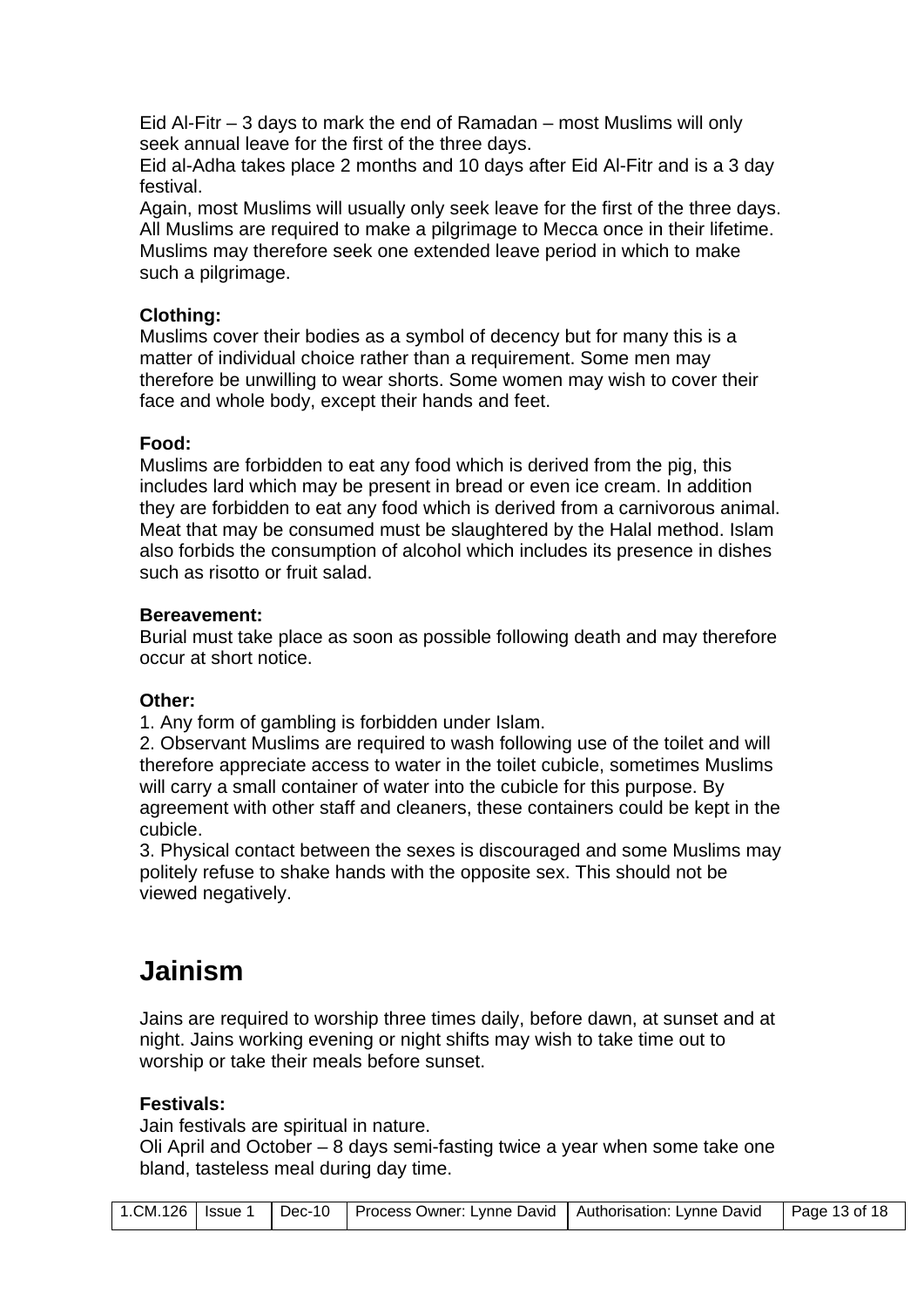Mahavira Jayanti April – birth anniversary of Lord Mahavira Paryusan August/September – during this sacred period of fasting and forgiveness for 8 days Jains fast, observe spiritual rituals, meditate and live a pious life taking only boiled water during day time. Samvatsari September – the last day of Paryushan when Jains ask for

forgiveness and forgive one another.

Diwali October/November – death anniversary of Lord Mahavira, includes a 2 day fast and listening to the last message of Mahavira.

## **Food:**

Jains practice avoidance of harm to all life – self and others. They are, therefore, strict vegetarians including the avoidance of eggs; some may take milk products. Many also avoid root vegetables. Jains do not eat between sunset and sunrise. Jains do not drink alcohol.

**Bereavement:** Cremation will take place as soon as practical after death (usually 3-5 days). There is no specified mourning period and normal compassionate leave arrangements will suffice.

# **Judaism (Jews)**

Observant Jews are required to refrain from work on the Sabbath and Festivals, except where life is at risk. This includes travelling (except on foot), writing, carrying, switching on and off electricity, using a telephone and transactions of a commercial nature (that is buying and selling) The Sabbath and all other Festivals begin one hour before dusk and so practising Jews need to be home by then. Sabbath begins one hour before dusk on Friday.

## **Festival Days**:

Passover March/April 2 sets of 2 days Pentecost (Shavuoth) May/June 2 days New Year Sept.Oct 2 days Day of Atonement Sept/Oct 1 day fasting Tabernacles (Sukkot) Sept/Oct 2 sets of 2 days

## **Clothing:**

Orthodox Jewish men keep their head covered at all times. Orthodox Jewish women will wish to dress modestly and may not want to wear trousers, short skirts or short sleeves; some may wish to keep their heads covered by a scarf or beret.

## **Food:**

Jews are required to eat only kosher food (which has been treated and prepared in a particular manner). Jews do not eat any product derived from pigs or shellfish. For Orthodox Jews, meat and dairy products cannot be eaten at the same meal or served on the same plate, and kosher and nonkosher foods cannot come into contact with the same plates.

| 1.CM.126   Issue 1   Dec-10   Process Owner: Lynne David   Authorisation: Lynne David   Page 14 of 18 |  |
|-------------------------------------------------------------------------------------------------------|--|
|-------------------------------------------------------------------------------------------------------|--|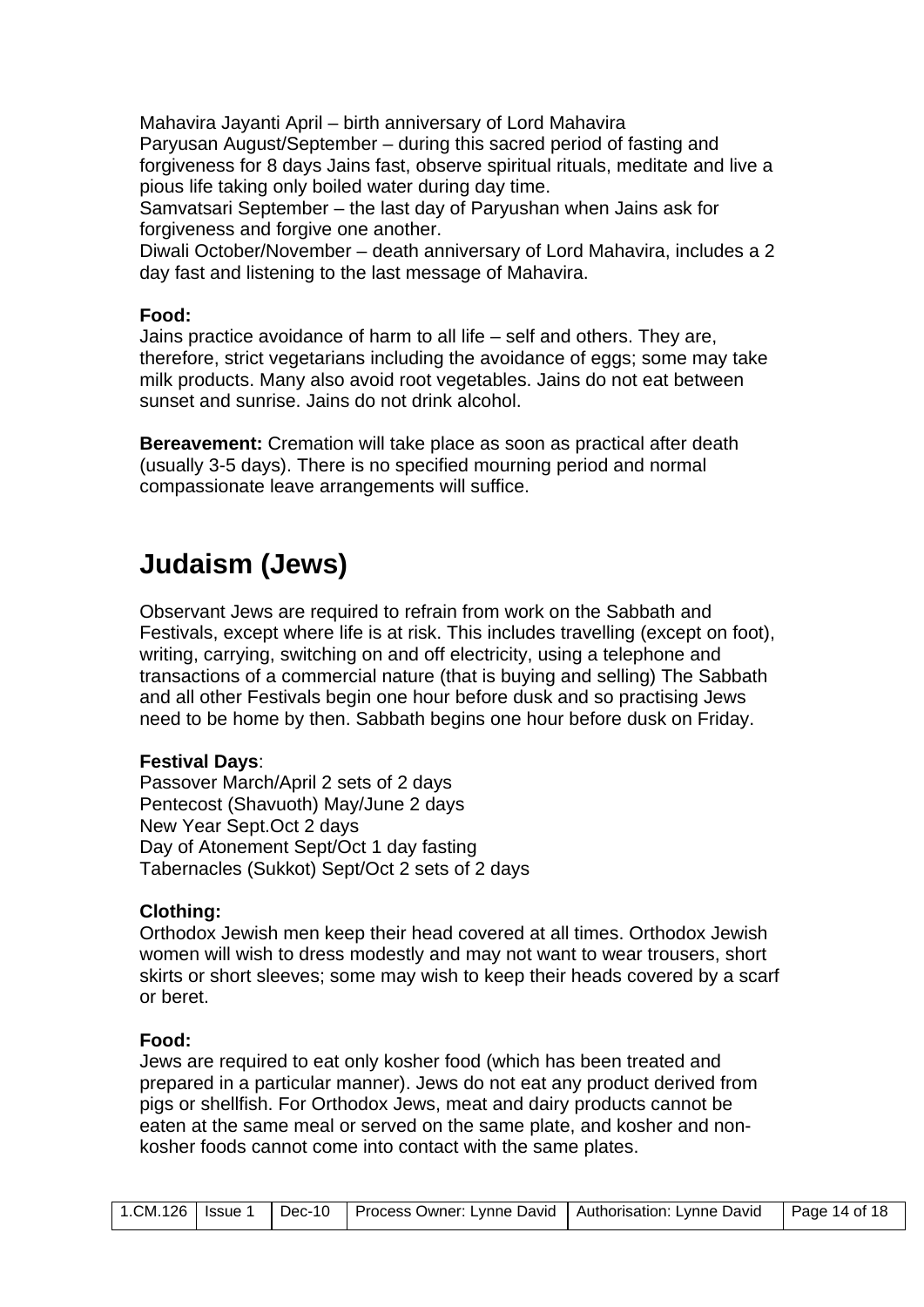#### **Bereavement:**

Funerals must take place as soon as possible following the death – the same day where possible - and therefore take place at short notice. Following a death, the immediate family must stay at home and mourn for 7 days (Shiva). Following the death of a Father or Mother, an observant Jewish man will be required to go to a Synagogue to pray morning, afternoon and evening for 11 months of the Jewish calendar.

## **Muslim (see Islam)**

## **Other Ancient Religions**

These include religions covered by the Council of British Druid Orders and examples are Druidry, Paganism and Wicca.

## **Some examples of Festivals:**

Candlemas 2 February Spring Equinox \* 21/22 March Beltane 30 April Summer Solstice \* 21/22 June Lughnasadh 2 August Autumn Equinox \* 21/22 September Samhain 31 October Winter Solstice \* 21/22 December \*Dates moveable due to astronomical times set in accordance with GMT.

## **Food**:

Generally vegetarian or vegan, although not always.

#### **Clothing**:

Some items of jewellery as associated with Pagan faiths such as ankh, pentagram, hammer and crystal.

#### **Bereavement**:

No specific requirements beyond that of normal compassionate leave. There are also other ancient religions such as Astaru, Odinism and Shamanism.

## **Parsi (see Zorastrianism)**

## **Rastafarianism**

#### **Festivals:**

|  |  |  | 1.CM.126   Issue 1   Dec-10   Process Owner: Lynne David   Authorisation: Lynne David   Page 15 of 18 |  |  |
|--|--|--|-------------------------------------------------------------------------------------------------------|--|--|
|--|--|--|-------------------------------------------------------------------------------------------------------|--|--|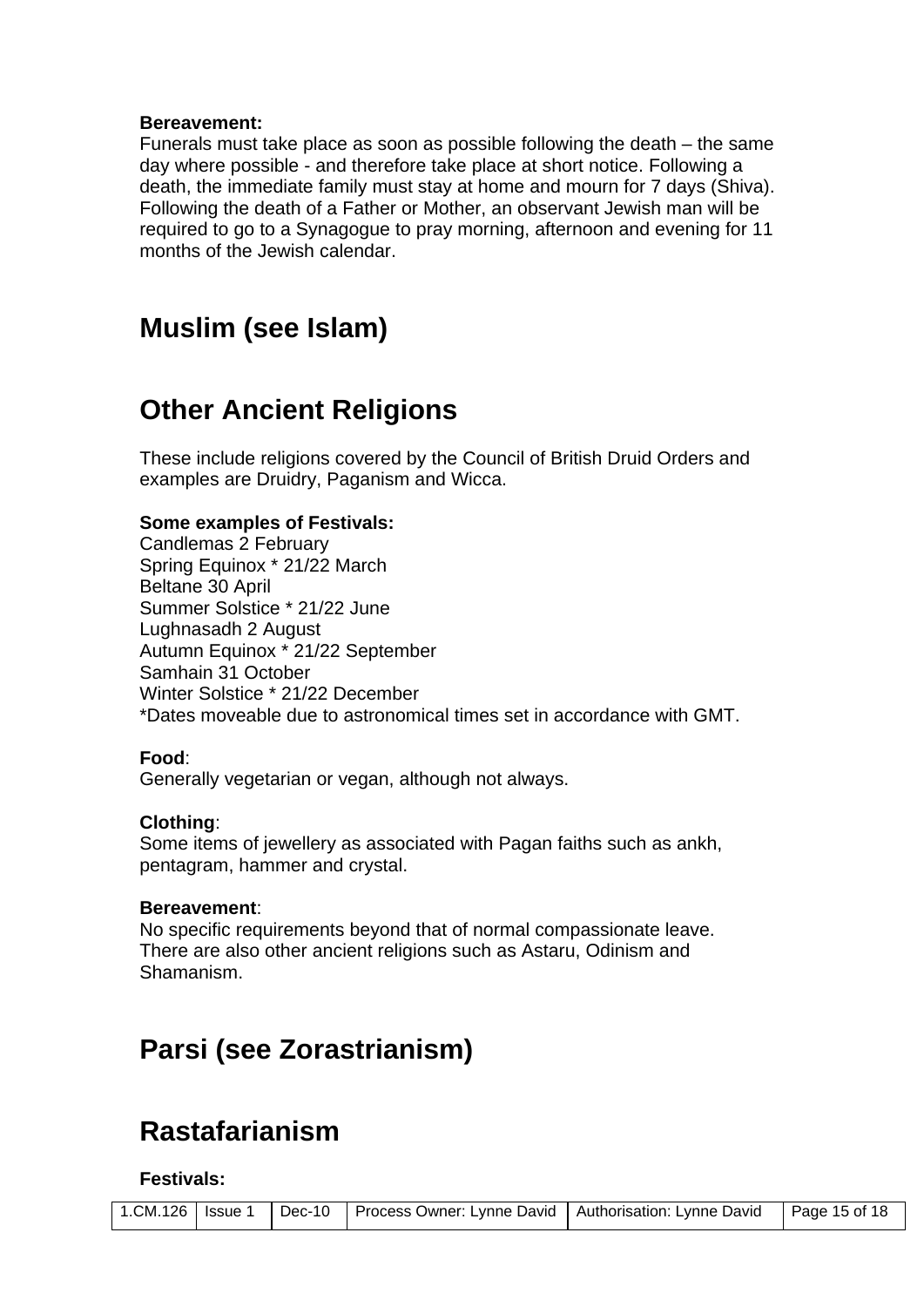Birthday of Haile Selassie 1 July 23rd Ethiopian New Year Sept 11th Anniversary of the Crowning of Haile Selassie 1 Nov 2nd Christmas Dec 25th

#### **Food:**

Vegetarian including the avoidance of eggs. Many Rastafarians eat only organic food as close to its raw state as possible.

#### **Clothing:**

Hair is worn uncut and plaited into 'dreadlocks'. It is often covered by a hat which is usually red, green and gold.

#### **Other:**

Whilst the faith supports the smoking of ganga (marijuana) this practice remains unlawful in the UK and is unaffected by the Equality Act 2010.

#### **Bereavement:**

No specific requirements beyond that of normal compassionate leave.

# **Sikhism**

## **Festival Days:**

Birthday of Guru Gobind Singh 5 January Vaisakhi 14 April Martyrdom of Guru Arjan Dev 16 June Sri Guru Granth Sahib Day 1 September Divali (Diwali) October/November (date set by lunar calendar) Martyrdom of Guru Tegh Bahadur 24 November Birthday of Guru Nanak November

## **Food:**

Sikhs do not eat Halal meat. Some do not eat beef and many are vegetarian.

## **Clothes:**

Practicing male Sikhs observe the 5 Ks of the faith. These are Kesh Uncut hair. Observant Sikhs do not remove or cut any hair from their body. Sikh men and some women will wear a turban. Kangha Wooden comb usually worn in the hair. Kara Metal bracelet worn on the wrist Kachhahera Knee length underpants Kirpan Short sword worn under the clothing so that it is not visible.

## **Bereavement:**

Sikhs are cremated and have a preference for this to take place as soon after the death as possible. There is no specified mourning period and normal compassionate leave arrangements will suffice.

|  |  |  | 1.CM.126   Issue 1   Dec-10   Process Owner: Lynne David   Authorisation: Lynne David   Page 16 of 18 |  |  |
|--|--|--|-------------------------------------------------------------------------------------------------------|--|--|
|--|--|--|-------------------------------------------------------------------------------------------------------|--|--|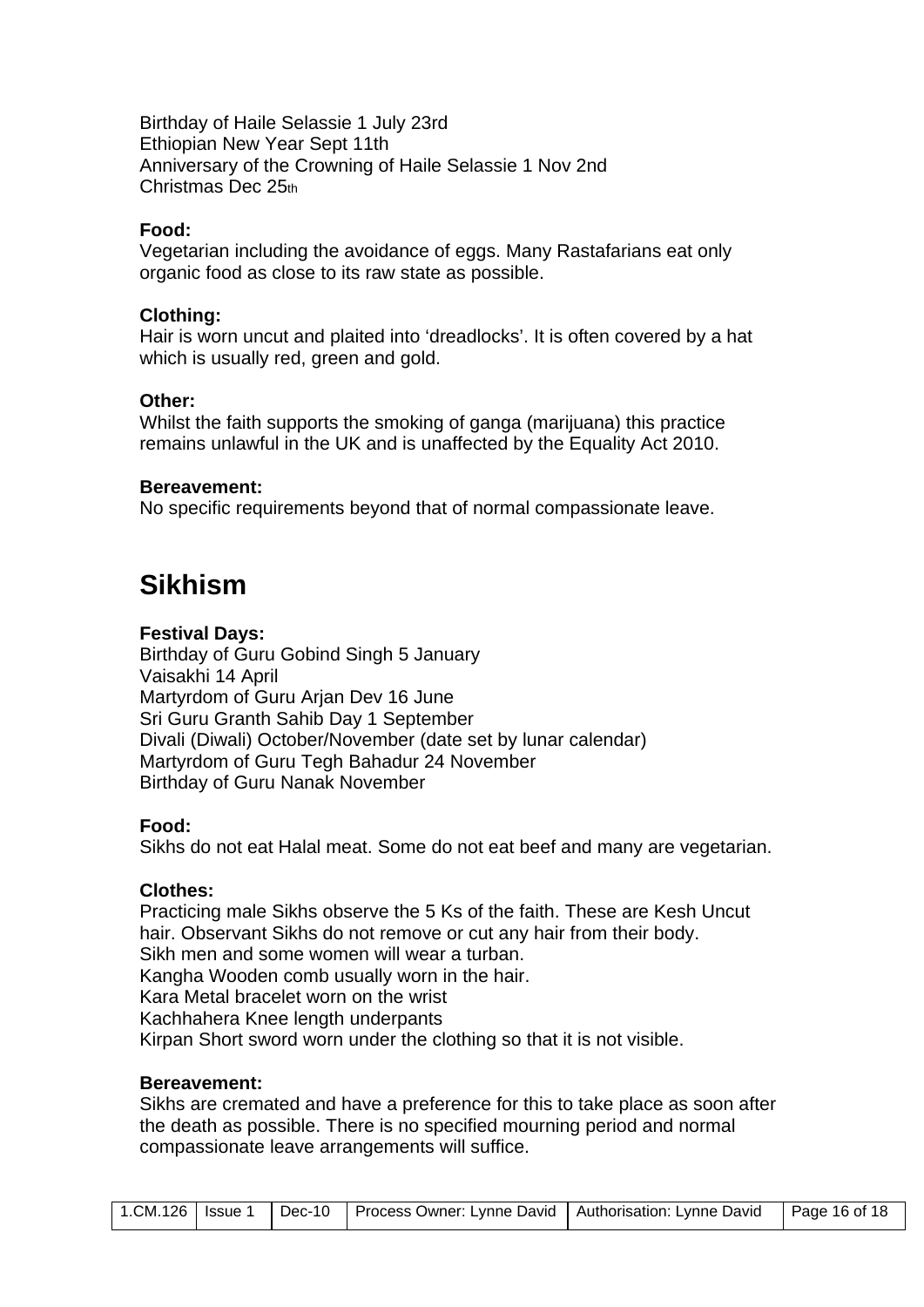# **Zoroastrians (Parsi)**

Zoroastrians are required to pray 5 times during the day, saying a special prayer for each part of the day.

Hawab (sunrise to midday) Rapithwin (midday to mid-afternoon) Uzerin (mid-afternoon to sunset) Aiwisruthrem (sunset to midnight) Ushahin (midnight to dawn) Prayers should be said in front of a fire – or a symbolic replica of fire. In addition, a ritual is performed each time a Zorostrain washes his/her hands although the ritual is not always strictly performed in all its detail. When it is performed, the individual will stand on the same spot and must speak to no one during the ritual. No special facilities are required. A prayer will also be said before eating.

#### **Festivals:**

Dates follow the lunar calendar and will therefore vary from year to year.

Khordad Sal – The Prophet's Birthday Fravardigan - Remembrance of departed souls. Tiragan – Water Festival Mehergan – Harvest Festival Ave roj nu Parab – Water Festival Adar roj nu Parab – Fire Festival Jashn-e-Sadeh – Mid Winter Festival Zardosht no Disco – Death of the Prophet Maktad - Festival of All Souls NoRuz – New Year In addition there are 6 seasonal festivals Maidyoizaremaya Mid Spring Maidyoishema Mid Summer Paitishahya Early Autumn Ayathrima Mid Autumn Maidhyairya Mid Winter Hamaspathmaedaya Pre-Spring

## **Clothes:**

Zoroastrians, both male and female, wear two pieces of sacred clothing. The Sudreh (shirt) and the Kusti (cord) which is a string which passes loosely around the waist three times and is tied in a double knot at the back. It is the Kusti which is ritualistically retied each time the hands are washed.

#### **Bereavement:**

Following the death of a close family member there is a mourning period of 10 days followed by a ceremony to mark the 1st month, the 6th month and the  $12^{th}$  month of bereavement.

|  |  |  | 1.CM.126   Issue 1   Dec-10   Process Owner: Lynne David   Authorisation: Lynne David   Page 17 of 18 |  |  |
|--|--|--|-------------------------------------------------------------------------------------------------------|--|--|
|--|--|--|-------------------------------------------------------------------------------------------------------|--|--|